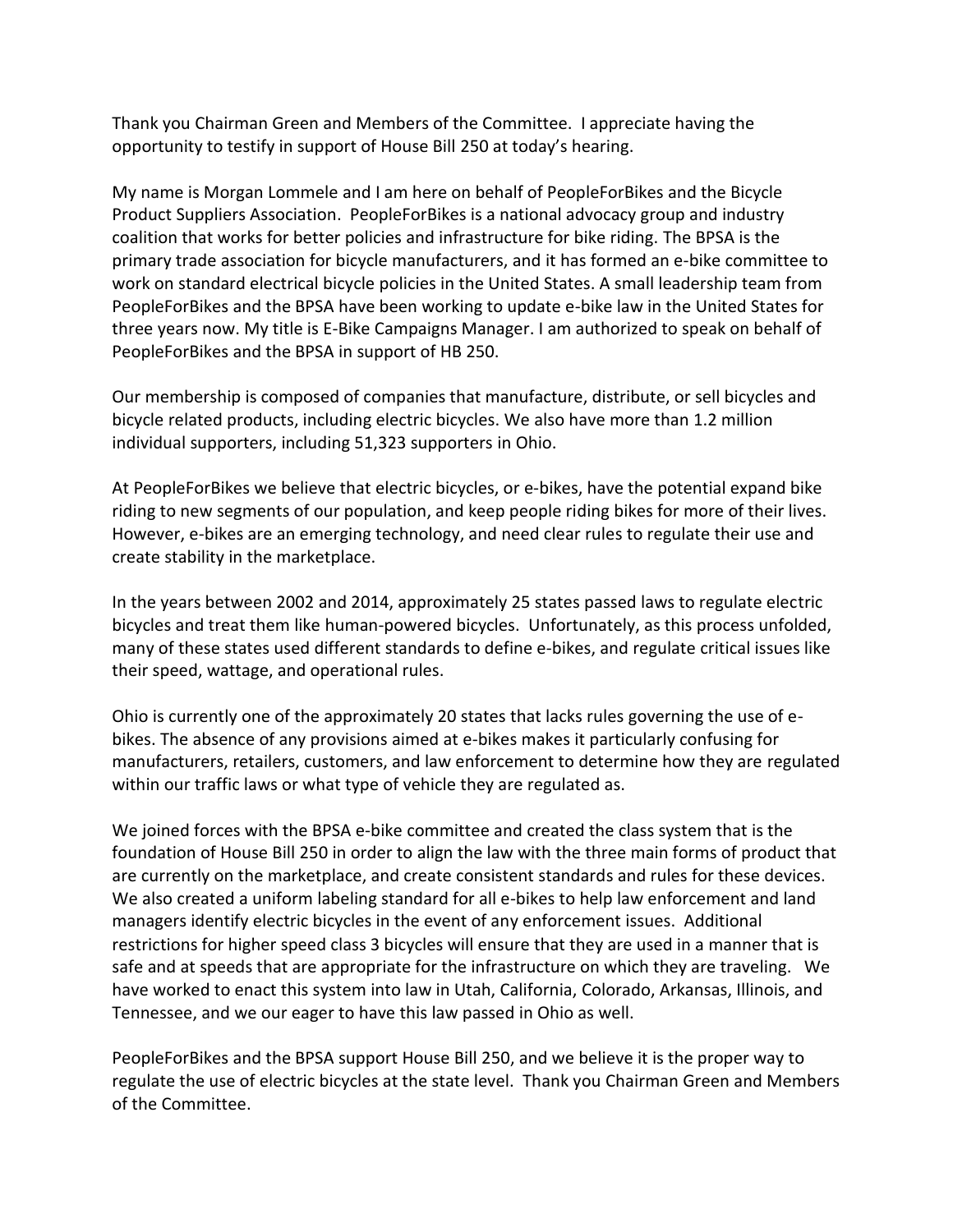#### **Key questions and answers:**

#### **What other states use the classification system in this bill?**

Utah, Tennessee, Illinois, Colorado, Arkansas, California.

#### **Are you working to advance similar legislation elsewhere this year?**

Yes. Michigan, and Wisconsin.

### **Why is the top speed for Class 3 e-bikes 28 MPH?**

In Europe, the classification that is equivalent to a class 3 e-bike is "speed pedelec." Under European rules, speed pedelecs are limited to a top assisted speed of 45 KPH, which is equivalent to 28 MPH. Therefore, these rules provide uniform product standards between the European and U.S. markets.

## **I have read the federal definition of an e-bike and it says that the top speed is 20MPH. How are class 3 e-bikes legal given the federal definition?**

The federal definition uses very specific language to delineate the top speed of e-bikes. The 20 MPH threshold applies when the e-bike is being operated "solely" under motor power. However, e-bikes are most commonly ridden under a combination of human and motor power. The federal definition does not provide a top speed for when an e-bike is being operated under combined human and motor power. The class 3 definition clarifies this ambiguity by specifying the maximum assisted speed for e-bikes at 28MPH.

### **Can e-bikes be safely operated on bike paths?**

Yes. Researchers who have compared riders of e-bikes and regular bikes at the University of Tennessee observed that e-bikes riders exhibit similar safety behavior as riders of traditional bicycles. Perhaps most importantly, e-bike riders traveled at similar speeds to riders of humanpowered bicycles. They rode slightly faster when riding on the road (1.8 mph), but actually slower than regular bikes riders when on bicycle paths (1 mph). Observations regarding the safe use of electric bicycles on existing bike infrastructure are consistent with the results of a pilot study in Boulder, Colorado from 2013, where not safety issues emerged after a lengthy trial period.

### **Why not regulate e-bikes at the federal level?**

E-bikes have been regulated federally since 2002. However, as with other consumer products, the federal regulations are limited to product safety. They do not specify where e-bikes may be ridden or what rules of the road govern their use. While the federal government can intervene in these matters in very rare situations, the rules of the road are generally a matter of state law. Other emerging technologies have followed the same path of creating new state traffic laws to address the use of these devices on our streets. This includes segways, autocycles, and commercial quadricycles.

### **How can anyone tell what an e-bike is?**